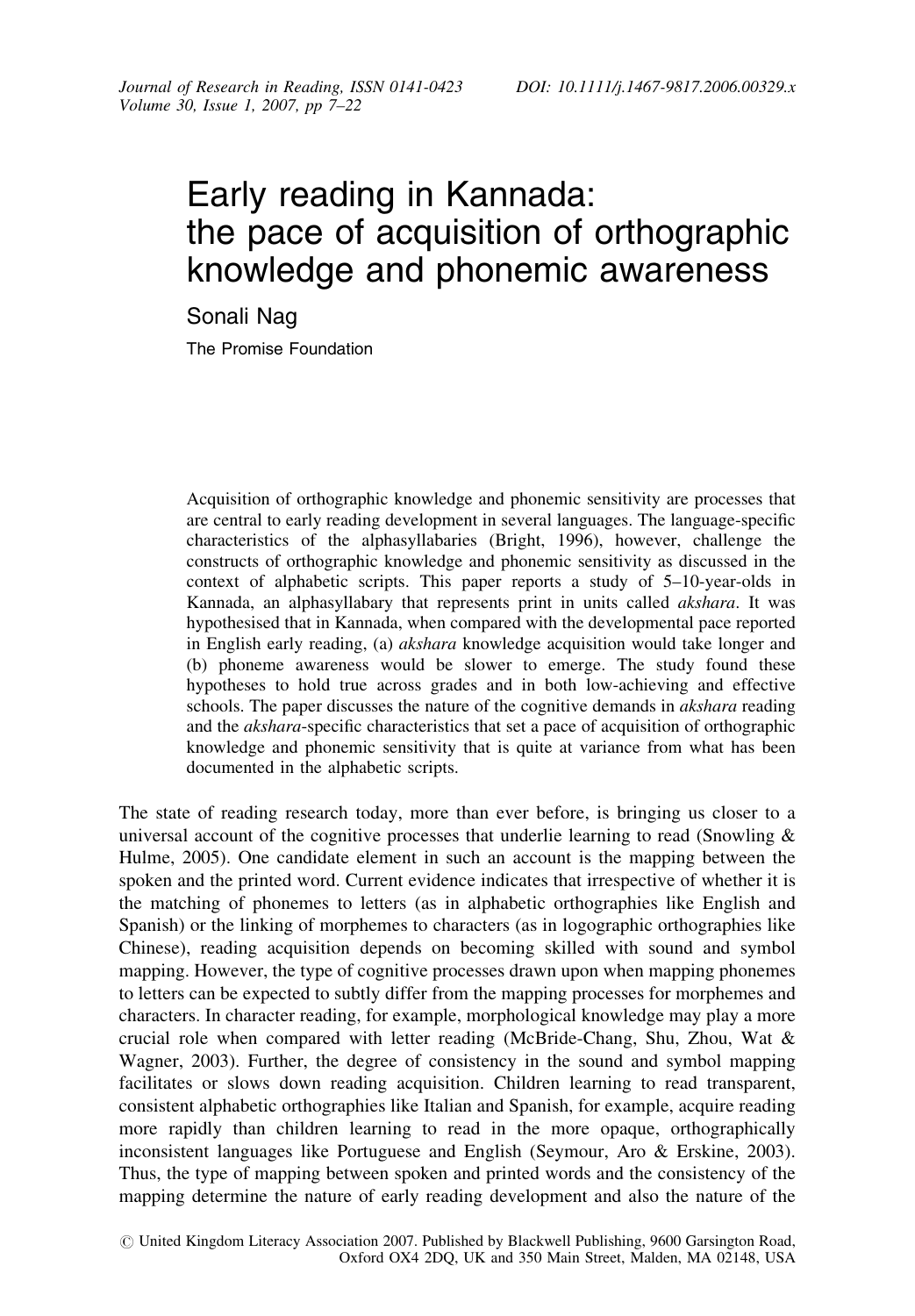difficulties that children encounter when learning to read (Goulandris, 2003; Ziegler & Goswami, 2005).

Linguistic features of the alphasyllabaries suggest that sound-to-symbol mapping may be subtly different when compared with the alphabetic and logographic orthographies. The alphasyllabaries are a group of orthographies that represent sounds at the level of the syllable but have distinctive features to indicate sub-syllabic information (Bright, 1996). Kannada, a south Indian Dravidian language, is an alphasyllabary. Kannada represents print in units called *akshara*. In the *akshara* the consonant has a primary place, with the following vowels represented as diacritics (for example the consonant  $\tau^{g}/g$  seen with vowel diacritics  $\hat{\eta}$ /gi/,  $\vec{\eta}$ /gu/,  $\vec{\eta}$ <sub>3</sub>/gai/).<sup>1</sup> An *akshara* with no vowel diacritics represents a consonant with an inherent vowel (schwa). Even though each akshara is organised at the level of the syllable, the akshara can also be deconstructed into its constituent phonemes. For CV syllables the vowel diacritics are distinguishable from the consonant (the vowel diacritic  $\sqrt{a}$  as seen in  $\sqrt{a}/\sqrt{a}$ ,  $\frac{1}{\sqrt{a}}$ ,  $\frac{1}{\sqrt{a}}$ ,  $\frac{1}{\sqrt{a}}$ ,  $\frac{1}{\sqrt{a}}$ ,  $\frac{1}{\sqrt{a}}$ ,  $\frac{1}{\sqrt{a}}$ ,  $\frac{1}{\sqrt{a}}$ ,  $\frac{1}{\sqrt{a}}$ CCV syllables the additional consonant shape also features as diacritics (/g/ in  $\frac{\pi}{6}$ /gga/ and /y/ in  $\mathbf{N}_s$ /gya/).

#### Orthographic knowledge

Current evidence indicates that orthographic knowledge is a minimum skill for learning to read in all languages that have been studied. Letter knowledge is a predictor of reading success in alphabetic scripts (see Adams, 1990; Bowey, 2005; Seymour, 2005 for reviews). Similarly, *akshara* knowledge has been found to be low in poor readers and specific *akshara* knowledge training has been shown to improve reading levels in the alphasyllabaries (Nag-Arulmani, 2003).

It must be noted, however, that there are crucial differences in the construct of letter knowledge and akshara knowledge. Letters have a name quite different from the sound they stand for. Thus letter knowledge has been operationalised as knowledge of name and/or sound (e.g. Seymour et al., 2003). In Kannada, in contrast, there is no distinction between *akshara* name and *akshara* sound, and *akshara* knowledge requires the mastery of a single *akshara* name-sound.<sup>2</sup> Akshara knowledge also differs from letter knowledge because of differences in the visuo-spatial organisation of the orthographic units. While letters are linearised, the Kannada *akshara* uses a complex visuo-spatial arrangement to represent syllables. Post-consonantal vowels are placed either to the right, top or bottom of the initial consonant (thus the consonant  $\mathbf{F}^{6}/k$  with vowel diacritics to the right:  $\mathbf{F}^{6}/k$ *a* $/$ , top:  $\frac{A}{k}$ i/ki/, bottom:  $\vec{v}_{\alpha}$ /kai/). In CCV clusters the second consonant is positioned at the bottom right of the first consonant  $(\omega/p/\text{ in } \vec{e})$ /ppa/). The right and top vowel diacritics are positioned relative to the first consonant (the vowel  $\bar{\sigma}/\bar{a}/i$  is ligatured to  $\bar{\sigma}/t$  in the CCV cluster  $\mathfrak{D}_s$ /tyā/). The vowel-ligaturing rule therefore gives the written syllable of some CCV and CCCV clusters a visuo-spatial organisation that is not exactly in the sequence of the phonological syllable.

Akshara knowledge thus entails learning the rules of ligaturing which govern the large set of symbols in an *akshara* system, a dimension of learning not inherent in letter knowledge. While Kannada has several such specific ligaturing rules, it is important to note that all these rules are consistent. Points of irregularity are rare – for example, the nasalised consonant called *anuswara* and the *arka*, which refers to a specific /r/ in consonant clusters.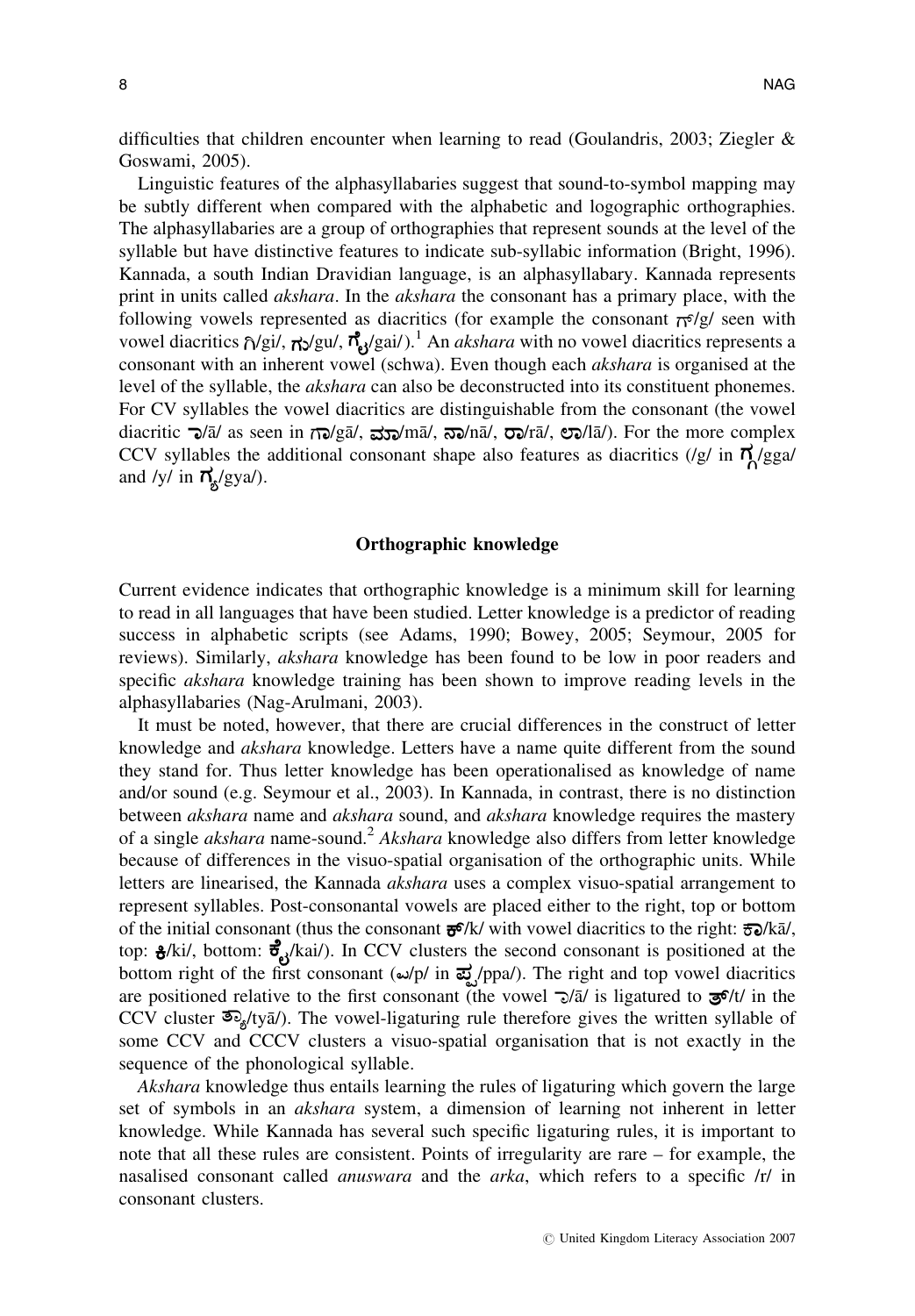The size of the orthographic register is yet another dimension of difference between the alphabet and akshara systems. Kannada has 476 CV akshara, and an additional repertoire of specific diacritics for additional consonants.

The cognitive demands of these *akshara*-specific characteristics when learning to read are not fully understood. However, one practical implication of gaining mastery of such complexities in orthographic knowledge is that we can expect to find differences in the pace of acquisition of orthographic knowledge. The closest parallel to orthographic knowledge required in akshara systems is perhaps the complexity that is seen with character knowledge in logographic scripts. Logographic reading acquisition requires greater interaction between morphological and orthographic knowledge for an exceptionally large number of characters. The phase for gaining mastery of orthographic knowledge is clearly drawn out and the acquisition of character knowledge spans more than 6 years. Thus, in mainland China, children are required to gain mastery of around 1,045 characters by the end of Grade 2, and of almost 2,570 characters by Grade 6 (Shu, Chen, Anderson, Wu & Xuan, 2003). The trend in letter knowledge acquisition is quite the reverse. Orthographic knowledge of letter name and letter sound in alphabetic languages like French, Italian and English is rarely reported to take any longer than Grade 1 (Seymour et al., 2003). In contrast to alphabetic scripts like English, French and Italian, but somewhat similar to Chinese, acquisition of akshara knowledge can be expected to be drawn out. This is because *akshara* knowledge acquisition would require the mastery of a large orthographic register and the ligaturing rules that govern this register.

# Phonological sensitivity

Cross-linguistic evidence indicates that phonological awareness plays a central role in learning to read in all languages. In the alphabetic languages, the letters represent phonemes and probably because of this, the phoneme has emerged as the critical unit involved in reading development (Goswami & Bryant, 1990; Rack, Hulme & Snowling, 1993; Seymour et al., 2003). In Chinese, the functional linguistic unit in processing print is the morpheme. Chinese morphemes tend to be represented by a syllable and perhaps it is this salience that has set the syllable, rather than the phoneme, as a crucial phonological unit in logographic literacy development (see Hanley, 2005 for review). In alphasyllabaries, where print is represented at the syllable level but includes explicit phoneme markers, the unique phonology-to-orthography mapping in the early stages of literacy development favours larger sub-lexical units (Nag-Arulmani, 2003; Prakash, Rekha, Nigam & Karanth, 1993; Rickard Liow & Lee, 2004).

Kannada akshara have a consistent one-to-one mapping with phonological syllables. The syllable-*akshara* mapping is irrespective of the pattern of the phonological syllable (e.g. CV-CV in ಮರ/mara/[tree], V-CV-CV in ಇರುವೆ/iruve/[ant], CV-CCV-CV in ಕನ್ನಡ /kannada/[Kannada]). The language has predominantly bisyllabic words, followed by a high frequency of tri- and polysyllabic words. Word final syllables are typically open ended, and loan words are adapted to fit this rule ('rail' $+iu'$ , 'bus' $+iu'$ ). It is because of the consistency in syllable-akshara mapping and the salience of the syllable in spoken Kannada that we can expect the syllable to be the salient phonological unit in the early years of literacy development. However, an interesting question associated with the phonemic constituents of the akshara also needs exploration: what is the pace of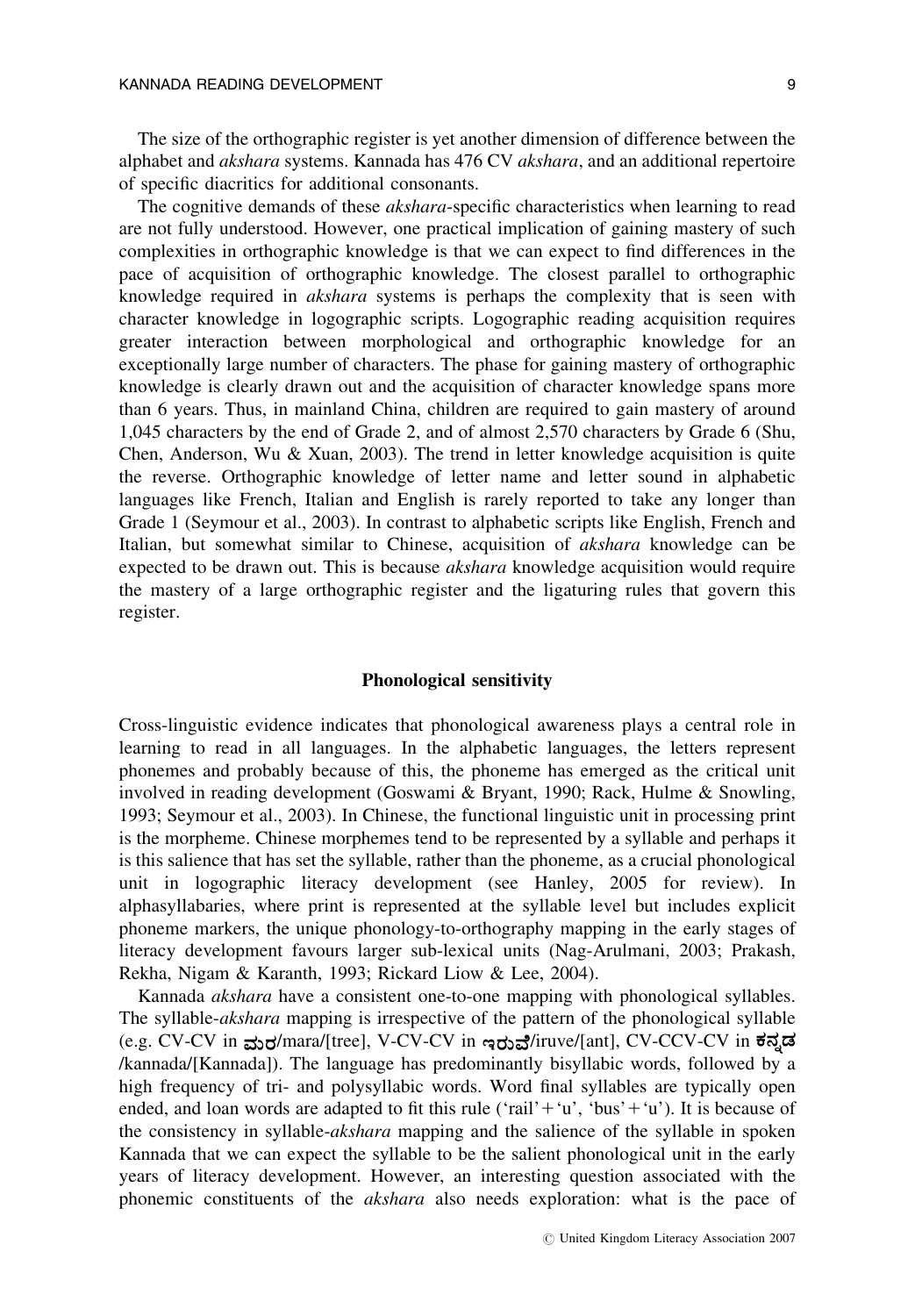acquisition of sensitivity to phonemes in Kannada? Understanding the acquisition of phonemic sensitivity is particularly interesting given the contrasting position of phoneme-level representation in the alphabetic and alphasyllabic orthographies.

# Type of schools and pace of acquisition

The pace set for acquisition is closely linked with the opportunities made available for learning to read. Several social factors are known to impact on the emergence of early literacy (see Phillips & Lonigan, 2005 for review). Socioeconomic status (SES; Duncan & Seymour, 2000; Raz & Bryant, 1990), home literacy (Burgess, Hecht & Lonigan, 2002; Purcell-Gates, 1996) and instruction styles have all emerged as important variables that differentially impact on the pace of reading development.

Of particular concern to this study was the level of functioning of schools. In countries where schools span a wide range of effectiveness levels, from poorly resourced and irregular schools to schools that are rich in teaching/learning materials and planned instruction, school functioning emerges as an important intervening variable. The issue is particularly crucial when erratic school functioning and insufficient reading instruction are more often associated with schools that offer the local language under study. In such contexts, any discussion of the pace of acquisition of processes associated with early reading can remain ambiguous if school functioning as a variable is not accounted for.

In this study we tested phonological processing and Kannada akshara knowledge. We hypothesised that in Kannada, when compared with the developmental pace reported in English early reading, (a) akshara knowledge acquisition would take longer to master and (b) phoneme awareness would be slower to emerge. We were particularly interested to see the ways in which the phonology and orthography of Kannada would set the pace of acquisition of orthographic knowledge and phonological sensitivity.

## Method

## Design

This study is part of a larger 4-year-programme tracking a cohort of children in primary schools. The first two rounds of assessments are reported here. At the first assessment, children were in Grades 1, 2 and 3 (age range of 5–10 years). At the second assessment, 15 months later, children were at the end of the next grade (hence Grade 1 children were in Grade 2, Grade 2 in Grade 3 and Grade 3 in Grade 4). A within-subjects design was followed, with each child completing all the tests.

## Participants

Eight children each were randomly chosen from Grades 1, 2 and 3, in eighteen schools in five educational blocks in Chamarajanagar district, Karnataka, South India. Of these schools 12 were rural, 3 semi-rural, 2 semi-urban and 1 urban school. All schools were multi-grade with five schools also having mono-grade classes. These schools were participants in a 5-year language development programme (LDP) being implemented in the district. The LDP had been conceived and developed by two external agencies and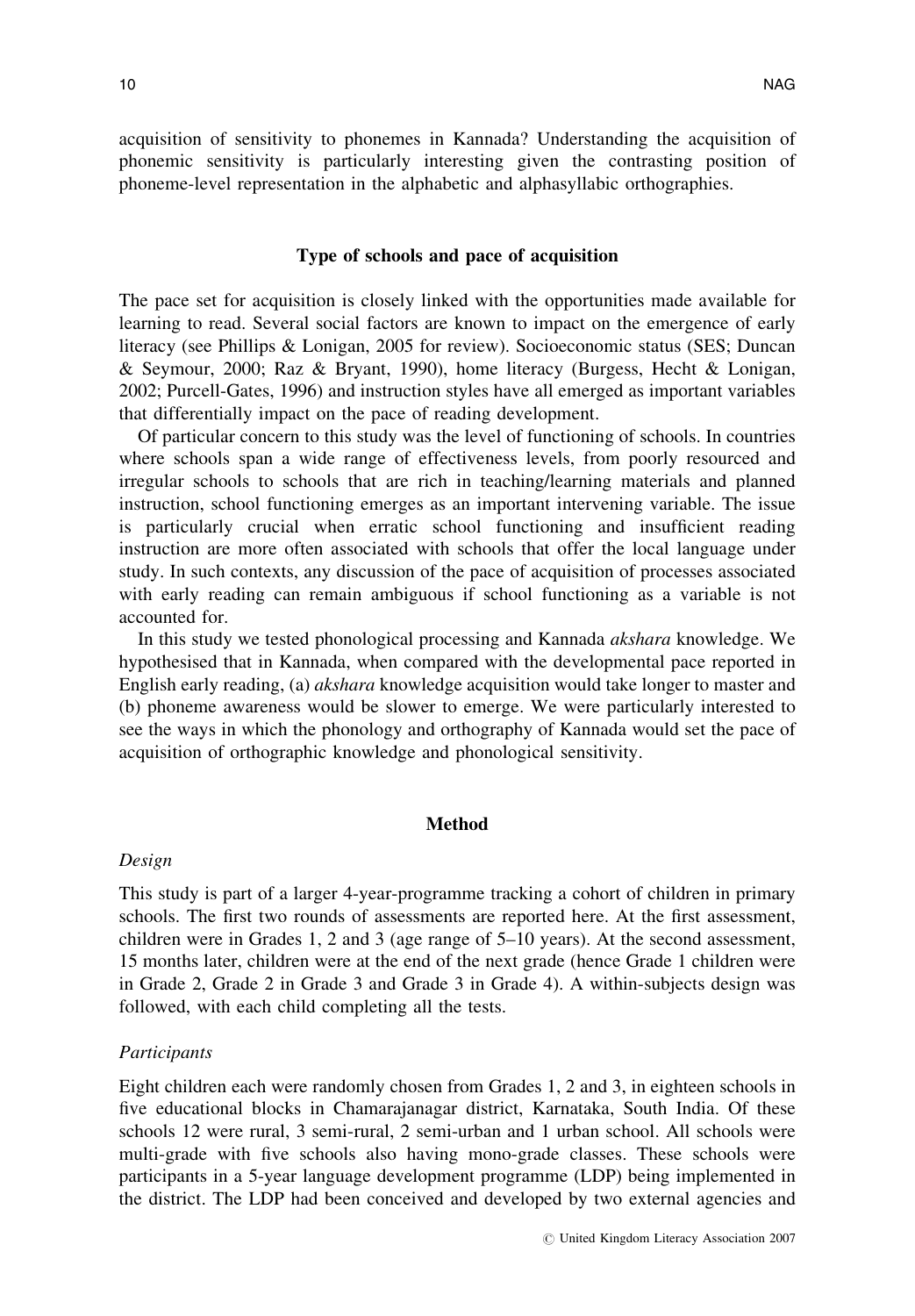supported by the state department of education. The LDP offered in-service professional development to primary school teachers on language and literacy education and a school visits programme to support teachers in the implementation of alternative language and literacy pedagogies.

Participants were mainly from very low to middle SES categories. In two schools (called Ashramashalas) the children were from tribal families, many of whom were close to subsistence living and were supported by the fully subsidised education provisions from the tribal welfare department. Five schools catered to mixed SES families, with the rest of the eleven schools catering primarily to the lower SES families. A typical profile of a lower SES family would be low family literacy with a low-skill occupation like agricultural labouring. A lower-middle SES family would have educational levels up to high school and occupations such as small traders and semi-skilled workers. An example of a middle SES family would be education levels between high school and college, often with inherited, mid-sized family wealth, following occupations such as teachers and government mid-level officers. Approximately 2% of the families in the study were of upper-middle SES with college education in the family, often with substantial inherited family wealth, following priestly professions and occupations such as medicine and administrative positions in the higher cadres of the government services.

Three hundred and seventy-four primary school children participated in the study. At the time of the first assessment  $(tI)$  the children were in Grades 1, 2 and 3. One hundred and eighty-eight were girls (71, 60 and 57 in Grades 1, 2 and 3, respectively) and 186, boys (58, 60, 68 in Grades 1, 2 and 3, respectively). The children were in the age range of 5–10 years (mean age in Grade 1 was 6.1 [SD 0.5]; in Grade 2, 7.2 [SD 0.9] and Grade 3, 8.1 [SD 0.8]). Fifteen months later, the same children, who had now moved to the next grade, were assessed again  $(t2)$ . The age range of the children was now between 6 and 11 years (mean age in Grade 2 was 7.5 [SD 0.7], in Grade 3, 8.6 [SD 0.8] and Grade 4, 9.5  $[SD 0.9]$ ).

At t1 approximately 80% of the children had reported Kannada as their home language. However, as most children in the region were either bilingual or trilingual, all children were given a Kannada language proficiency test (details below). The other languages were Lambani, Soliga, Tamil, Telugu, Hindi and Urdu. The tribal languages of Lambani and Soliga use the Kannada script to represent the spoken word. Tamil, Telugu and Hindi are alphasyllabaries, while Urdu uses the Perso-Arabic Script. Telugu shares more than 75% of akshara with Kannada, while Tamil is a relatively more opaque alphasyllabary with a distinctly different visuo-spatial organisation. The Hindi akshara, similar to the Kannada *akshara*, has a large register of symbols with several consistent rules for ligaturing of vowels and consonants. However, the visuo-spatial organisation and phonology-to-orthography mapping is quite different from Kannada. It is important to note that the children in the study had not received formal reading instruction in any of these other languages.

# Procedure

At the first assessment the Literacy Acquisition Battery (LAB, 2004) was administered. All children were assessed on a word and non-word reading subtest and a Kannada language proficiency subtest that required them to give a single-word answer to a variety of questions and statements. Children were also assessed for their akshara knowledge for a set of CV akshara with inherent vowels (CwIV), CV akshara with ligature rules for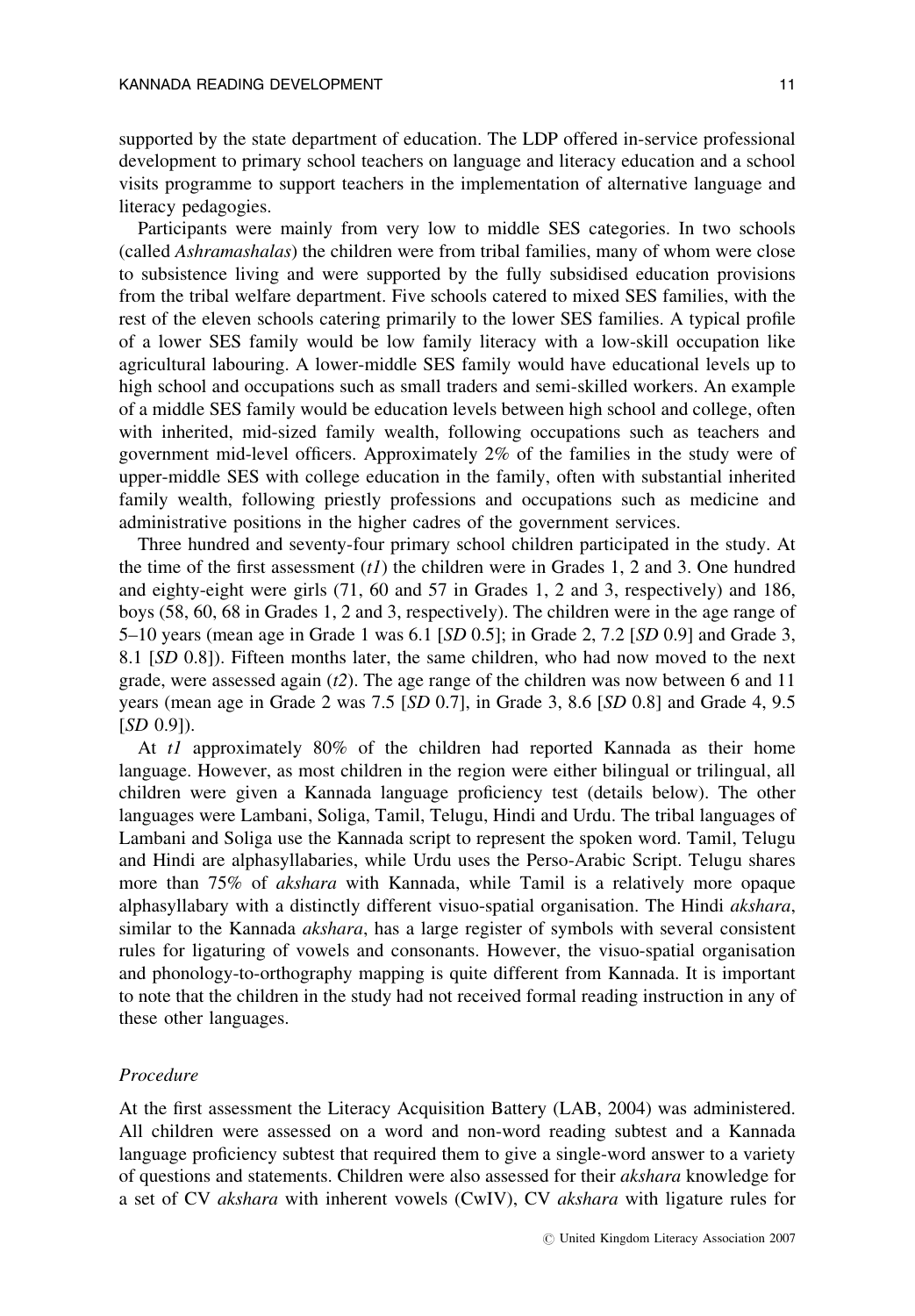vowels  $(CVwL)$  and consonant clusters  $(CCV, CCCV)$ .<sup>3</sup> In addition, all children were assessed for phonological processing of three sub-lexical units: the rhyme, syllable and phoneme. Sensitivity to rhymes was assessed though a rhyme recognition task, sensitivity to syllables through a syllable blending and segmentation task and sensitivity to the phoneme through a phoneme substitution task. Apart from these tests, the battery consisted of other tests (visual discrimination, word span, reading comprehension) that are not reported in this paper. Testing was carried out in the children's schools, in a relatively quiet area over one session of approximately 30 minutes. All tests were presented in a counterbalanced order. For each test, the items were presented in a fixed order. School functioning was assessed using the School Indicators Checklist (2004) and schools were classified as 'low achieving' or 'effective'.

A team of 20 field researchers were trained at the first round of assessment. All field researchers were either graduates or postgraduates, who had earlier experience with surveys, class observations and one-to-one testing of primary school children. Some field researchers had earlier been primary school teachers. The field researcher orientation programme was conducted over 2 days and comprised an introduction to the test battery, demonstrations of each test by this author, supervised practice sessions with primary school children and a review of administration details based on case studies. During the data collection phase, all field researchers were supported either through face-to-face meetings or email and telephonic discussions.

At the second assessment, field researchers returned to the 18 schools to administer the same subtests. Where necessary, repeated visits were made to assess children who were absent from school, but had been brought back through the efforts of school teachers. Field researchers also visited the village communities to track children who were absent from schools.

# **Materials**

The subtests from the Literacy Acquisition Battery (LAB, 2004) reported in this paper are word and non-word reading, language proficiency, akshara knowledge and phonological processing.

Reading. This subtest consists of a set of 10 low and high-frequency words and 15 nonwords. All words are chosen from primary school textbooks. The list comprises three bisyllabic words (dx/rasa/, ಮೂರು/mūru/), six trisyllabic words (uxa/basava/, angoot/ pra¯rambha/) and one four-syllable word. In the non-word list, some non-words are created by changing one phoneme or syllable in a common word. Others use CCV blends that are not common in the native repertoire, but may be used with loan words ( $\mathcal{C}\mathcal{Z}\mathcal{A}$ ) latko/). The list comprises nine bisyllabic non-words ( $\omega \sigma / \bar{u}$ ra/,  $\sigma \omega / \pi$ alpa/), five trisyllabic non-words ( කිස්ක/aupadi/, rocad dygudure/) and one four-syllable non-word. The word and non-word lists were given separately. Testing for each list was discontinued after five continuous failures.

Language proficiency. This test has been adapted from the Kannada Language Comprehension Test (Nag-Arulmani, 2000). The test comprises 40 questions, in 5 subsections. The child is required to give one-word answers to short questions about biographical details and general information about daily life, 'true/false' answers for statements about commonly known information, 'yes/no' answers to descriptive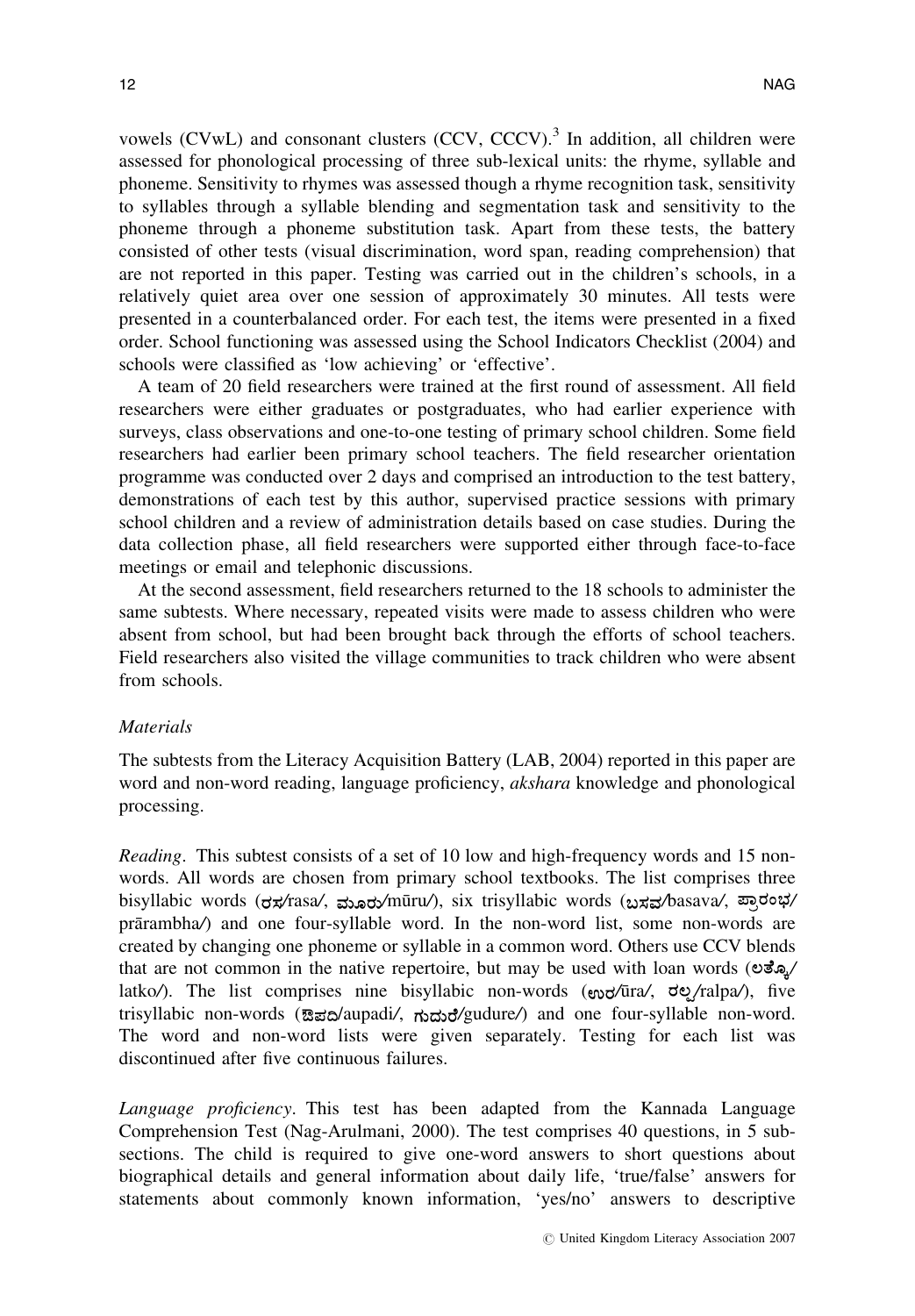statements about a set of illustrations and answers to a set of common children's riddles. Scoring was based on the number of correct responses to the statements and questions. Testing was discontinued after continuous failure in two sub-sections.

Akshara knowledge. This subtest is an adaptation of the Syllabograph Recognition Test (LAB, 2003). The Akshara knowledge subtest consists of 20 Kannada akshara, presented randomly using flashcards. There are eight CV *akshara* with inherent vowels  $(\frac{1}{6}A\alpha)$ ,  $\frac{1}{6}A\alpha$ ), five CV akshara with rules for vowel diacritics ( $\frac{2}{\omega}$ bhi/,  $\frac{2}{\omega}$ lu/) and six consonant clusters ( $\overline{\omega}_x$ /vya/,  $\overline{\omega}_y$ /stha/). One *akshara* is a vowel in the primary form (•(1*i*). Testing was discontinued after five continuous failures.

Short phonological processing battery. This is a battery of five subtests that have been adapted from the Cross-linguistic Phonological Battery (Nag-Arulmani, 2000; Nag-Arulmani, Reddy & Buckley, 2003). Words were used for the rhyme recognition and phoneme manipulation tasks, while for the syllable manipulation tasks nonsense words were used. All nonsense words were developed by replacing one syllable in a word. The rhyme recognition subtest consists of 15 word pairs (ಎಲೆ, ಅಲೆ/ele, ale/; ಮೂಗು, ಮೂರ/ mugu, muru/). Syllable processing is assessed through blending and segmentation tasks. Each syllable subtest consists of 10 items of 2 to 5 syllable units ( $\approx 8/1$  - ki/;  $\approx 0.03$ va¯-yu-ma¯-na/. Phoneme processing is assessed through phoneme substitution at the initial and the terminal positions. The phoneme /s/ was given for the initial phoneme substitution task for a set of 10 items  $(33\frac{1}{2}) \rightarrow 3\frac{1}{2}$  /cippu  $\rightarrow$  sippu/) and the phoneme /e/ for the terminal phoneme substitution task for another set of 10 items  $\Theta$  ( $\partial \Omega \to \partial \Omega$ ) ( $\partial \Omega$   $\to \partial \Omega$ ). A consolidated score of the five subtests was computed as the phonological awareness score. For all the subtests two to four practice trials were given. Testing was discontinued after five continuous failures. A panel of linguists and primary school teachers reviewed all the above tests for appropriateness of word lists and texts for children from the district where the study was conducted.

School indicators checklist. This observation checklist covers indicators of school routines, work culture and teaching/learning processes. Each indicator is assessed on a 3-point scale by a field researcher every quarter, based on fortnightly school visits. The average scores on the indicators yield a classification of 'low achieving' or 'effective' schools.

#### Results

Table 1 reports the average scores of children from Grades 1, 2 and 3 across two times of testing on a reading measure (word and non-word reading subtests), a language proficiency measure (Kannada language proficiency subtest) and two associated early reading measures *(akshara* knowledge and phonological awareness subtests).

A series of two-way fixed effects analysis of variance was performed for the 374 children who were present at both times of testing. Time of testing was the withinsubjects factor  $(t1, t2)$  and grade (Grade 1, 2, 3) was taken as the between-subjects factor, with reading, phonological awareness and *akshara* knowledge as the dependent variables. The analysis revealed a significant main effect of time of testing for reading,  $F(1, 371) = 350.56$ ,  $p < .001$ ; for *akshara* knowledge,  $F(1, 371) = 562.70$ ,  $p < .001$  and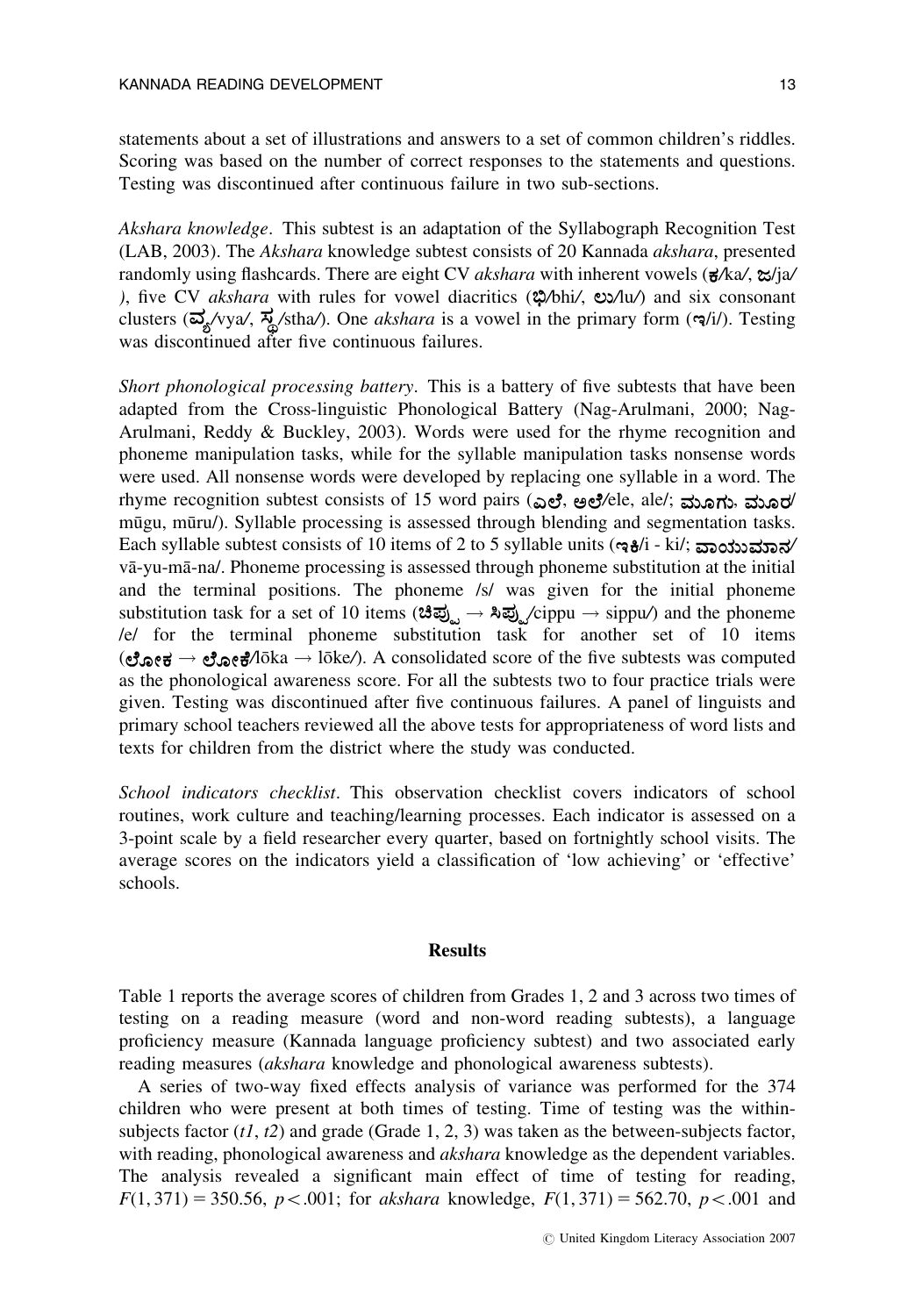| Area<br>(maximum<br>score)        | Grade 1 ( $N = 129$ ) |    | Grade 2 $(N = 120)$                                                                |    | Grade 3 ( $N = 125$ ) |              |  |
|-----------------------------------|-----------------------|----|------------------------------------------------------------------------------------|----|-----------------------|--------------|--|
|                                   | t l                   | t2 | t 1                                                                                | t2 | t I                   | t2           |  |
| Reading $(25)$                    |                       |    | 5.31 (4.72) 11.83 (5.96) 11.54 (6.31) 15.79 (6.05) 13.76 (6.41)                    |    |                       | 16.34 (6.57) |  |
| Language<br>proficiency $(40)$    |                       |    | 24.56 (6.06) 29.84 (6.10) 29.41 (5.91) 33.03 (4.99) 32.18 (5.77)                   |    |                       | 35.08 (5.66) |  |
| Associated early reading measures |                       |    |                                                                                    |    |                       |              |  |
| Akshara<br>knowledge $(20)$       |                       |    | 6.88 (3.68) 11.69 (4.12) 11.04 (3.89) 14.87 (4.08) 13.43 (4.61) 15.76 (4.56)       |    |                       |              |  |
| Phonological<br>awareness (55)    |                       |    | 15.57 (9.45) 28.04 (10.99) 25.18 (11.97) 36.30 (10.65) 31.58 (12.30) 38.69 (11.61) |    |                       |              |  |

**Table 1.** Grade-wise mean scores (and standard deviations) across t1 and t2 for reading, language proficiency, akshara knowledge and phonological awareness.

for phonological awareness,  $F(1, 371) = 358.32$ ,  $p < .001$ . The analysis also revealed a main effect of grade for reading,  $F(2, 371) = 47.73$ ,  $p < .001$ , for *akshara* knowledge,  $F(2, 371) = 62.09$ ,  $p < .001$  and for phonological awareness,  $F(2, 371) = 59.96$ ,  $p < .001$ . There was also a significant interaction between time of testing and grade for all measures: for reading,  $F(2, 371) = 23.99$ ,  $p < .001$ ; for *akshara* knowledge,  $F(2, 371) = 23.36$ ,  $p < .001$  and for phonological awareness,  $F(2, 371) = 8.95$ ,  $p < .001$ , which reflected that within each of the grades there were differences in the changes over time.

## Akshara knowledge acquisition

Results presented in Table 1 show that acquisition of akshara mastery continues well into elementary school. Akshara mastery level of the Grade 3 children at the time of the second assessment (when they were at Grade 4) was at around 80%. To understand the nature of the drawn-out process of akshara acquisition, we further looked at whether there were any specific *akshara* types that took longer to master. The *akshara* types that were analysed are consonants with an inherent vowel (CwIV), CVs with ligaturing rules for vowels (CVwL) and consonant clusters (CCV, CCCV). Table 2 gives the accuracy rates for identification of the *akshara* types across the three grades at t1 and t2. The consonants with inherent vowels are mastered by the end of Grade 1. Partial mastery of the CVs with ligatures is seen around Grade 2. The consonant clusters show a similar trend of partial mastery beginning in Grade 2, with the rate of mastery a step behind CVwL. Unlike the CwIV, both CVwL and the CCV, CCCV aksharas require learning not only of the *akshara* name-sound, but also the orthographic rules of ligaturing. The phase of partial mastery of these akshara categories (CVwL, CCV, CCCV) continues well into Grade 4, with a substantial number of children showing less than 50% accuracy in akshara recognition (31% for CVwL and 56% for CCV, CCCV). These trends of time taken for Kannada *akshara* mastery are quite different from letter mastery seen in alphabetic languages. In the European languages, for example, the time taken is until the end of the first year of primary school, even when differences in age of school enrolment and age of introduction of literacy instruction have been accounted for (Seymour, 2005).

The associations between akshara knowledge and reading scores were explored next through correlational analyses. Table 3 gives the correlations between types of *akshara*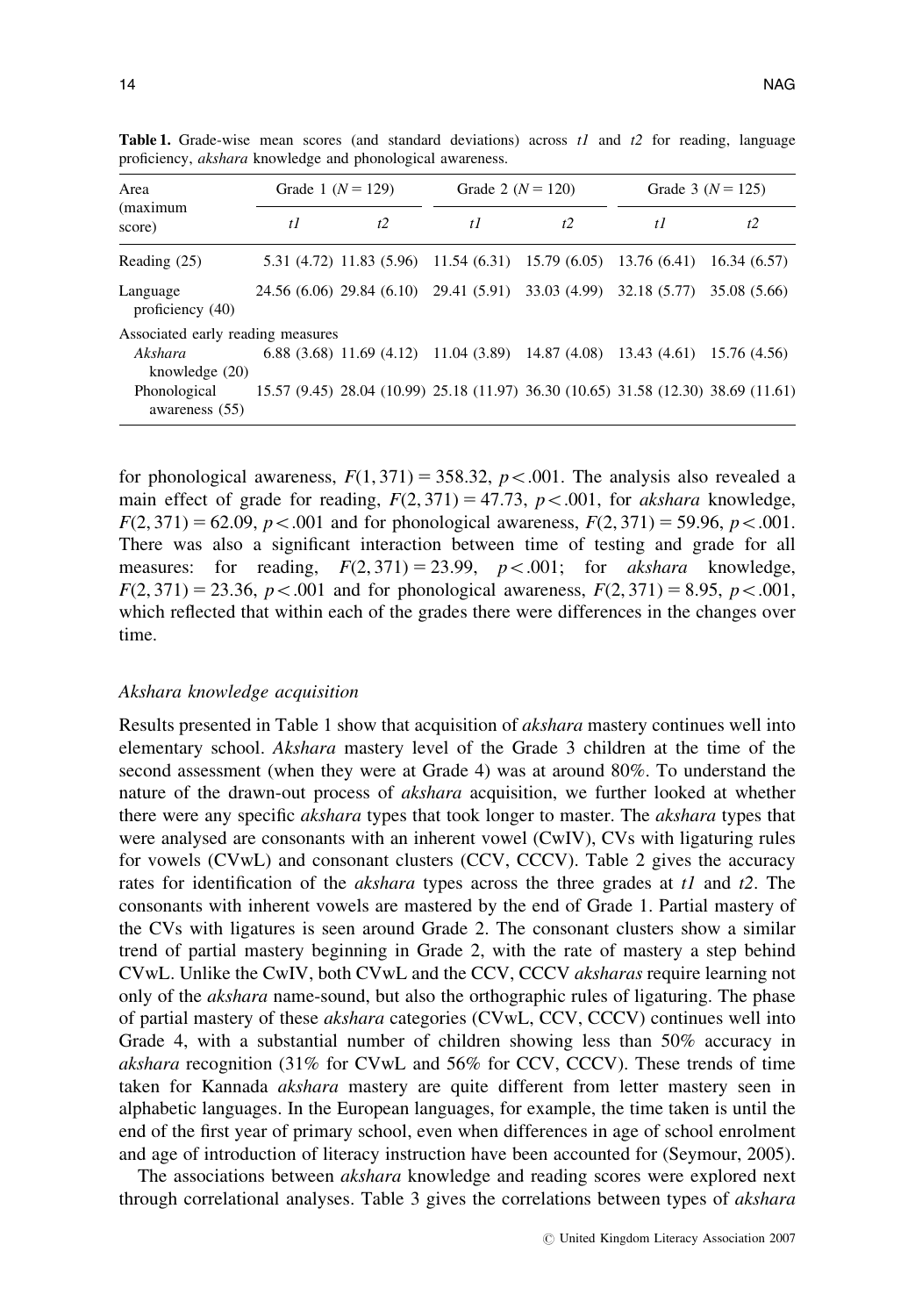| Area (maximum score)                      | Grade 1    |                           | Grade 2                                  |                                                    | Grade 3      |              |  |
|-------------------------------------------|------------|---------------------------|------------------------------------------|----------------------------------------------------|--------------|--------------|--|
|                                           | $t\bar{l}$ | t2                        | $t\bar{l}$                               | t2                                                 | $t\bar{l}$   | t2           |  |
| Akshara knowledge*                        |            |                           |                                          |                                                    |              |              |  |
| CwIV                                      |            | 71.8 (35.26) 92.8 (19.81) | 92.7 (7.27)                              | 98.2 (9.07)                                        | 94.2 (17.99) | 95.9 (15.29) |  |
| <b>CVwL</b>                               | 4.9(16.19) | 42.9 (35.41)              | 33.6 (36.53)                             | 65.5(36.01)                                        | 53.6 (39.74) | 72.5 (34.93) |  |
| CCV, CCCV                                 |            |                           | $1.5(11.35)$ $16.4(25.55)$ $12.8(23.59)$ | 42.5 (38.24)                                       | 34.1 (34.74) | 55.2 (38.97) |  |
| Phonological awareness<br>Rhyme           |            |                           |                                          |                                                    |              |              |  |
| Rhyme recognition $(15)$ 6.32 $(3.89)$    |            | 9.21(4.11)                |                                          | 8.65 (4.08) 11.25 (3.67) 10.05 (3.66) 11.93 (3.53) |              |              |  |
| Syllable                                  |            |                           |                                          |                                                    |              |              |  |
| Blending $(10)$                           | 4.12(3.05) | 6.29(2.45)                | 6.23(2.66)                               | 7.26(1.93)                                         | 6.85(2.49)   | 7.26(2.29)   |  |
| Segmentation (10)                         | 3.78(3.32) | 7.91(2.32)                | 5.77(3.37)                               | 8.55(1.66)                                         | 7.04(2.55)   | 8.62(2.02)   |  |
| Consolidated syllable<br>score $(20)$     | 7.89(5.68) | 14.19(4.26)               | 12.00(5.55)                              | 15.81 (3.06)                                       | 13.89 (4.49) | 15.89 (3.65) |  |
| Phoneme                                   |            |                           |                                          |                                                    |              |              |  |
| Initial substitution $(10)$ 0.78 $(1.58)$ |            | 2.39(2.84)                | 2.12(2.68)                               | 4.34(3.27)                                         | 3.82(3.38)   | 5.08(3.33)   |  |
| Terminal<br>substitution (10)             | 0.58(1.64) | 2.25(3.52)                | 2.42(3.33)                               | 4.90(4.07)                                         | 3.80(4.01)   | 5.80 (4.25)  |  |
| Consolidated phoneme<br>score $(20)$      | 1.36(2.92) | 4.64(5.67)                | 4.53 (5.49)                              | 9.24(6.49)                                         | 7.63(6.77)   | 10.88(6.81)  |  |

**Table 2.** Grade-wise mean scores (and standard deviations) across t1 and t2 for types of *akshara* knowledge and phonological awareness.

Note:  $\sqrt[*]{\infty}$  of correct responses.

Table 3. Concurrent correlations of Grade 1 at t1 between reading scores, types of *akshara* knowledge and types of phonological awareness, with language proficiency partialled out.

|             | Reading | CwIV            | CVwL        | CCV, CCCV   | Rhyme        | Syllable    | Phoneme     |
|-------------|---------|-----------------|-------------|-------------|--------------|-------------|-------------|
| Reading     |         | ***<br>.651     | $.464***$   | $.225***$   | $.200$ (NS)  | $.429***$   | $.396***$   |
| CwIV        |         | $\qquad \qquad$ | $.164$ (NS) | $.066$ (NS) | .223(.01)    | .329        | .250(.004)  |
| <b>CVwL</b> |         |                 |             | $.601***$   | $.036$ (NS)  | $.172$ (NS) | .279(.001)  |
| CCV, CCCV   |         |                 |             |             | $-.081$ (NS) | $.029$ (NS) | $.194$ (NS) |
| Rhyme       |         |                 |             |             |              | .257(.003)  | $.144$ (NS) |
| Syllable    |         |                 |             |             |              |             | $.374***$   |
| Phoneme     |         |                 |             |             |              | ٠           |             |

*Note*:  $\stackrel{***}{p} = .000$ .

knowledge and reading scores for Grade 1 and Grade 4 children. At the early stages of reading in Grade 1, the strongest associations are with the simplest *akshara* types: akshara with consonants that have inherent vowels (CwIV). The akshara with ligaturing rules (CVwL and CCV, CCCV) show weaker (0.2–0.4) but significant associations with beginning reading scores. The association of the complex *akshara* types with reading scores increases in the more advanced reading band in this analysis. With Grade 4 children, the associations were in the range of  $0.7$  (CVwL) –  $0.8$  (CCV, CCCV). Clearly, as would be expected, more words and non-words were decoded with increasing *akshara* knowledge about the more complex akshara.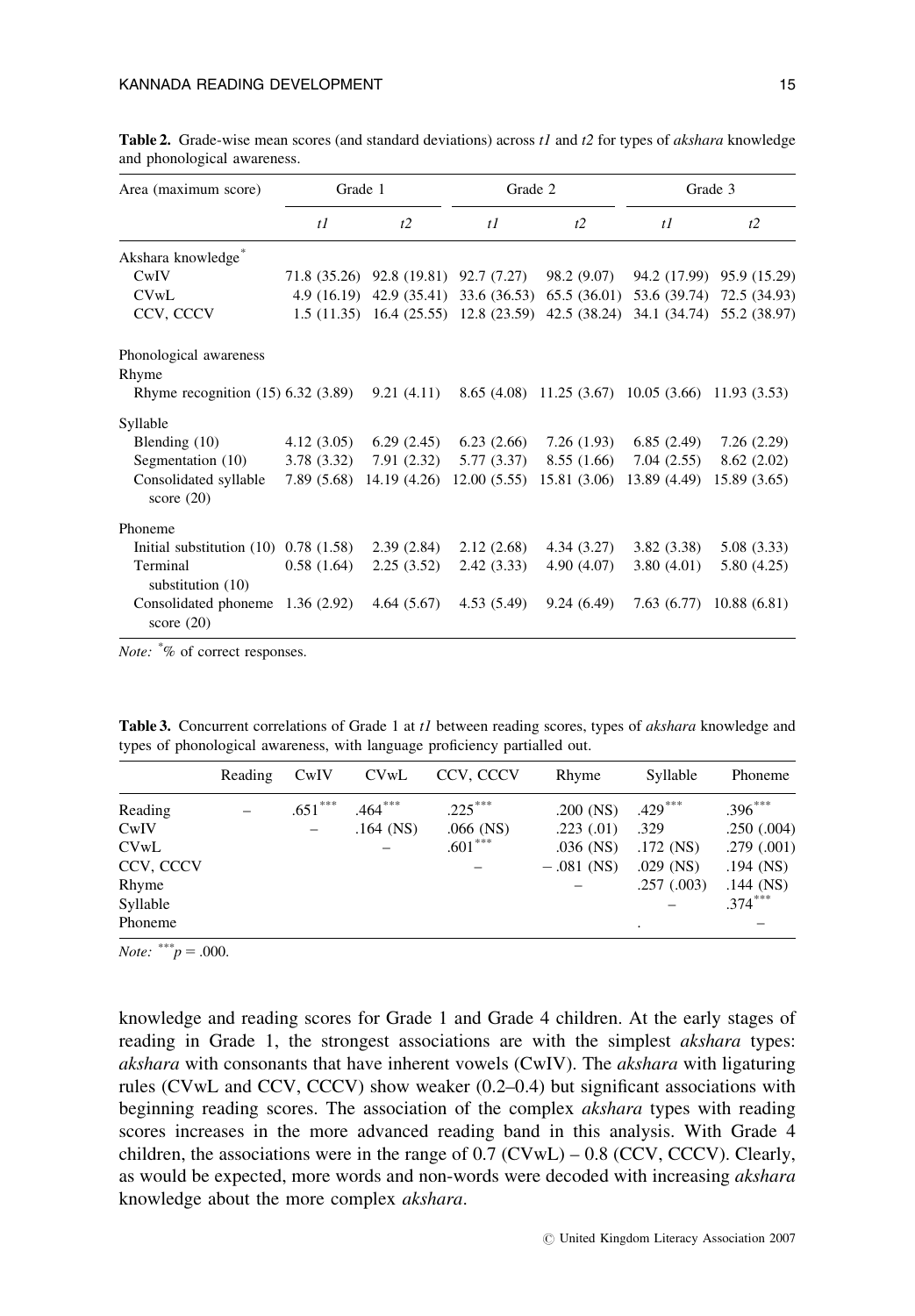#### Phonological sensitivity

Table 1 and the preliminary analysis reported earlier (two-way ANOVA) indicate that there are significant changes in time in phonological awareness in all three grades under study. A further analysis was performed of each of the phonological units assessed (rhyme, syllable and phoneme). Table 2 gives the means and standard deviations of grades 1, 2 and 3 across the two rounds of assessment.

Phoneme awareness was an area of particular interest, given the reported spurt of phonemic sensitivity seen with increasing letter knowledge in alphabetic languages. Phoneme awareness in this sample is best understood in a comparison of the accuracy rates on the phoneme tasks with that on the rhyme and syllable tasks. As is evident from Table 2, phoneme accuracy rates are much lower when compared with rhyme and syllable accuracy rates.

To further understand phonological processing development, a comparison was made of the youngest group (Grade 1 at  $t\bar{t}$ , average age 6.1 [SD 0.5]) and the oldest group (Grade 3 at  $t2$ , average age 9.5 [SD 0.90]) in the study (see Table 2). In studies with English-speaking samples, changes in scores with age have been reported in phoneme deletion tasks (a task somewhat close in task demand to the phoneme substitution task used in this study). Accuracy rates for children around age 5.6 are reported to be in the range of  $30-50\%$  (e.g. Hulme et al., 2002), and close to ceiling by age 9.5. In this sample, the youngest group performed almost at floor for both initial and terminal phoneme substitutions (8% and 5% accuracy, respectively). In comparison, the oldest group showed an average accuracy rate of 51% for initial substitution and 58% for terminal substitution. The older group was significantly better at terminal substitution than initial substitution  $(t/124] = -2.34$ ,  $p < .05$ ), a pattern reported with younger children in English reading samples (Hulme et al., 2002). These trends across two age bands indicate that phonemic sensitivity is slow to emerge in this Kannada sample when compared with English-speaking samples but shares the common pattern of development of phoneme awareness emerging earlier for terminal sounds than initial sounds.

The associations between the three phonological units and concurrent reading scores was also expected to yield information about phonological changes with increasing accuracy in word reading. We once again looked at the associations in Grade 1 at t1 and Grade 3 at t2 (now in Grade 4). The two groups may be seen to represent two discrete bands of reading attainment. Age was not significantly correlated with any of the measures. Language proficiency correlated significantly with all the measures (in Grade 1 between 0.2 and 0.5, Grade 3 all at 0.4) and was partialled out for the next step of analysis presented in Table 3. In both grades there are significant correlations between the phonological units and the reading scores. In Grade 1, where reading skills are still rudimentary, syllable awareness  $(r = .429)$  appears to have a stronger association with the reading scores than phoneme awareness  $(r = .396)$ . The associations between rhyme awareness and reading scores at this early level of reading development are not significant. In Grade 3, where reading skills are more advanced, it is the phoneme measure  $(r = .650)$  that emerges with a slightly stronger association to reading scores than the syllable  $(r = .561)$ . Rhyme emerges as significantly associated with reading scores at this stage of reading  $(r = .538)$ .

In summary, the trends suggest that in this sample of Kannada children, phoneme awareness is slow to emerge, and gains in strength of association at the higher levels of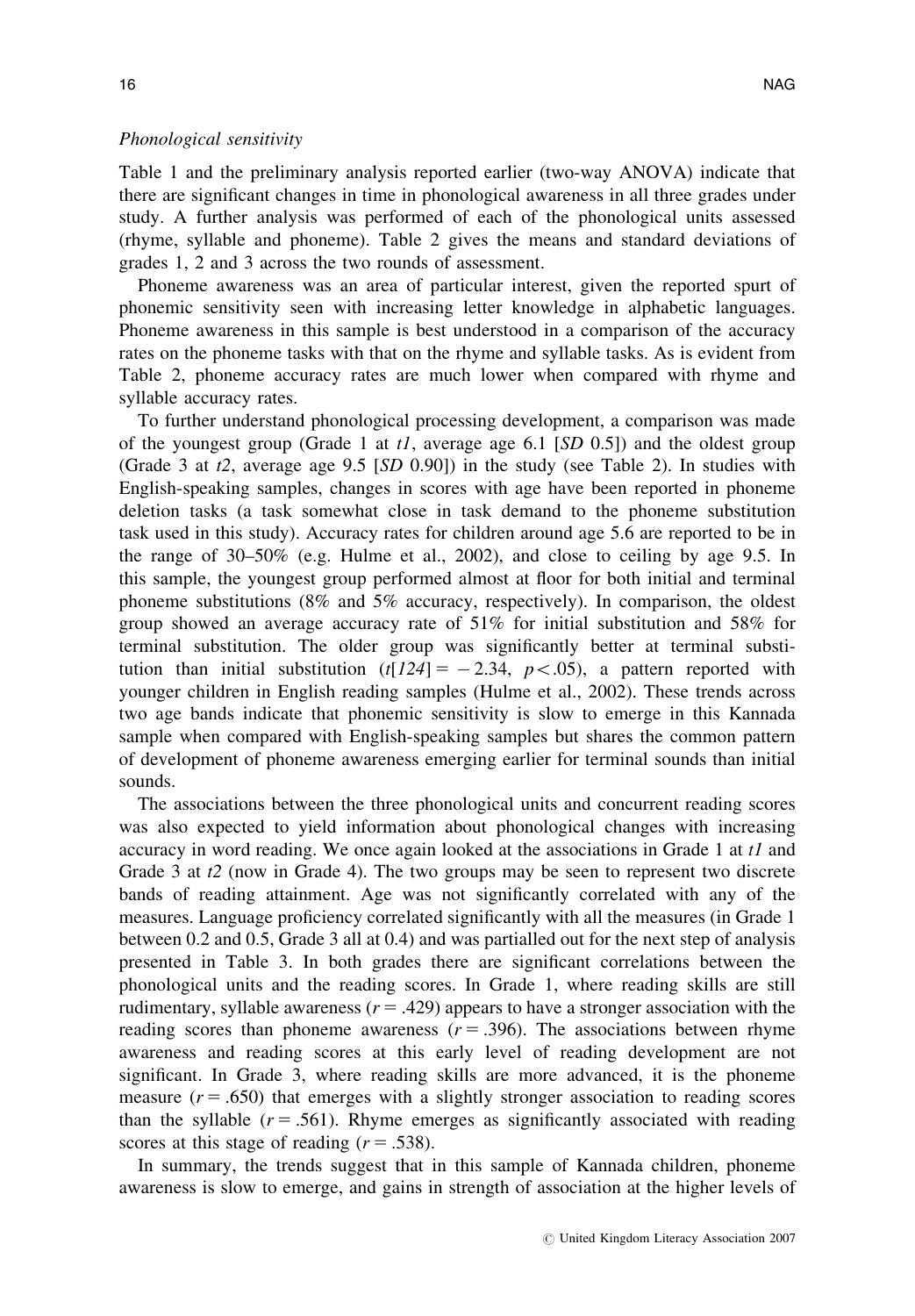Kannada reading (Grades 3–4). Syllable awareness however shows a consistently strong association with reading scores across both Grades 1–2 and Grades 3–4 level of reading.

#### Akshara knowledge and phonological sensitivity: interconnections

Understanding the ways in which the two developmental processes of akshara knowledge and phonological sensitivity interact with each other was the next step in our analysis. A correlational analysis between types of *akshara* knowledge and types of phonological sensitivity was carried out (see Tables 3 and 4). At the earliest phase of reading development (Grade 1 children) the association was clearly circumscribed to the CwIV akshara and the syllable. As other types of akshara knowledge were close to floor, associations with types of phonological sensitivity, not surprisingly, were not significant. By Grade 4, the associations across all types of phonological sensitivity with all types of akshara knowledge had emerged as significant. The consonant clusters (CCV, CCCV) are arguably the most explicit representation of the phonemic constituents in the *akshara* and by Grade 4 mastery of consonant clusters is well under way. It is of particular interest that across all the types of variables under study, the strongest association at Grade 4 was seen between phoneme sensitivity and *akshara* knowledge for consonant clusters ( $r = .6$ ,  $p = 0.000$ ).

We next conducted a series of multiple regression analyses to further understand the parallel development of *akshara* and phonological mastery in 6- to 11-year-olds. For these analyses the CVwL and CCV, CCCV scores were consolidated to derive a complex akshara score. In the first analysis, Grade and  $t1$  complex akshara score were entered, followed by language proficiency,  $t_1$  syllable score and  $t_1$  phoneme score, to analyse what explains the variance in  $t2$  complex *akshara* scores.  $t1$  complex *akshara* scores explained 49.6% of the variance in t2 complex akshara scores. An additional 4.6% of variance in t2 complex *akshara* scores was explained by  $t1$  syllable awareness scores. In a contrasting second analysis, Grade and tl phoneme awareness score were entered followed by language proficiency,  $t\ell$  consonant with inherent vowel (CwIV) score and  $t\ell$  complex *akshara* score, to analyse what explains the variance in  $t2$  phoneme awareness scores.  $t1$ complex akshara scores explained 35.3% of the variance in t2 phoneme awareness scores. An additional 5.5% of variance was explained by  $tI$  phoneme awareness scores, another 3.7% by  $t1$  CwIV scores and another 8% by  $t1$  syllable awareness scores. The trends from these analyses suggest a reciprocal relationship between the growth of *akshara* knowledge about complex akshara and phoneme awareness.

|             | Reading | CwIV      | <b>CVwL</b>              | CCV, CCCV   | Rhyme     | Syllable        | Phoneme   |
|-------------|---------|-----------|--------------------------|-------------|-----------|-----------------|-----------|
| Reading     |         | $.473***$ | $.771***$                | $.797***$   | $.538***$ | $.561***$       | $.650***$ |
| CwIV        |         | $\equiv$  | $.423***$                | $.201$ (NS) | $.458*$   | $* * *$<br>.514 | $.246***$ |
| <b>CVwL</b> |         |           | $\overline{\phantom{a}}$ | $.671***$   | $.538***$ | $.457***$       | $.508***$ |
| CCV, CCCV   |         |           |                          |             | $.472***$ | $.368***$       | $.600***$ |
| Rhyme       |         |           |                          |             | $\equiv$  | $.285***$       | $.488***$ |
| Syllable    |         |           |                          |             |           |                 | $.453***$ |
| Phoneme     |         |           |                          |             |           |                 |           |

Table 4. Concurrent correlations of Grade 3 at t2 (Grade 4) between reading scores, types of *akshara* knowledge and types of phonological awareness, with language proficiency partialled out.

*Note:*  $^*p = .004$ ;  $^{**}p = .006$ ;  $^{***}p = .000$ .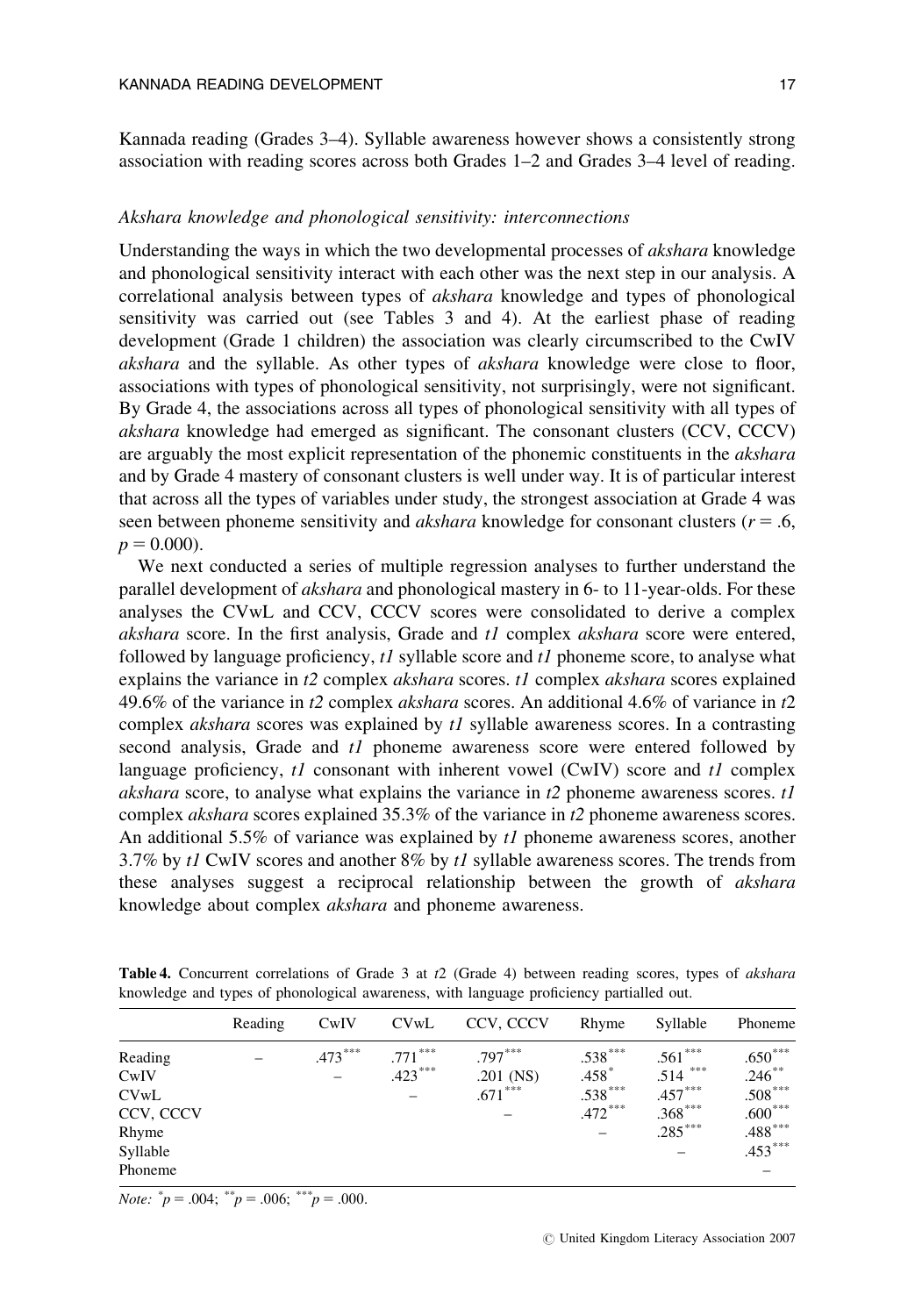## Low achieving and effective schools

In this study schools were selected to represent administrative units (called educational blocks) and were at various levels of effective functioning. It may be argued that the drawn-out pace of development of akshara knowledge and phoneme awareness reported above are a reflection of inadequate teaching programmes in the poorly functioning schools participating in the study. The extended pace of learning could be an artefact of poor reading instruction and opportunity for practice of reading skills. To address this concern, a comparison was made of children studying in 'low achieving' schools and 'effective' schools. School classification was based on the School Indicators Checklist. The accuracy rates of the Grade 3 children at  $t2$  (Grade 4 children, now), is of particular interest, as their performance could give an indication of the extent of time to which akshara knowledge and phoneme awareness development is prolonged.

Accuracy rates on the akshara knowledge test at t2 for Grade 3 children indicated that the trends reported above persisted irrespective of type of school. In the group of lowachieving schools, the average akshara score is 15 (SD 4.57), while in the group of effective schools the average score is 17.40 (SD 3.13). Put differently, in the middle of Grade 4, the average mastery rate is 75% in low-achieving schools and 87% in effective schools.

A similar analysis with phoneme awareness scores also mirrored the trends reported earlier, irrespective of the school type. The average score in the low-achieving schools was 11.74 (SD 7.02) and in the effective schools was 13.60 (SD 5.21). The accuracy range of 58.7–68.7% is closer to the performance of younger children on an equivalent phoneme manipulation task in studies of early reading development in English (e.g. Hulme et al., 2002). Thus, while quality of school functioning clearly has an impact on orthographic knowledge and phonological sensitivity, the pace of development even in well-functioning schools is drawn out.

# **Discussion**

We set out to review two key processes that underpin learning to read. Of particular interest was the pace of acquisition of orthographic knowledge and phonological sensitivity in the early stages of learning to read.

## Akshara knowledge

The features of the *akshara* define the nature of orthographic knowledge in Kannada. One feature of akshara knowledge is the akshara sound-name. A second feature is the set of rules for ligaturing vowels and consonants to initial consonants. In theory, both these components are a necessary part of knowledge about all *aksharas*. However, *akshara* knowledge of consonants with inherent vowel (CwIV) precedes the mastery of the akshara with rules for ligaturing (the CVwL, CCV, CCCV akshara). While CwIV mastery is completed by the end of Grade 1/middle of Grade 2, the mastery of CVwL and CCV, CCCV akshara continues well into Grade 4. One explanation for the differential pace of mastery is that *akshara* knowledge needed for CwIV *akshara* is primarily the name-sound, with knowledge about ligaturing rules not needed. It is only when the other CV akshara and the CCV, CCCV akshara are being mastered that the additional component of learning about ligaturing rules begins to be required. Learning the rules has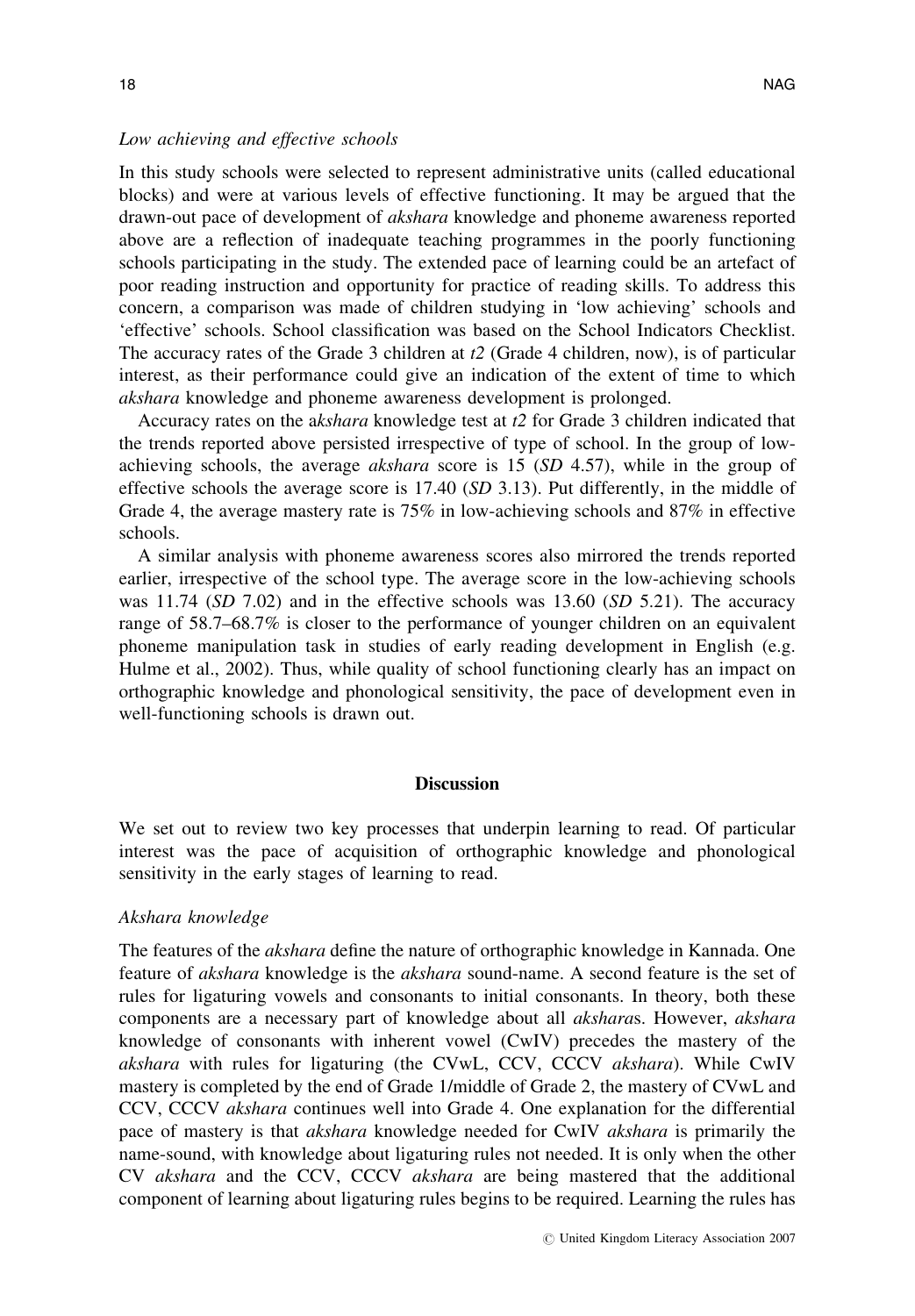an important cognitive function. It helps to economise on memory demands, by giving a common set of principles to master the more than 400 symbols in the Kannada alphasyllabary. From this study, it is evident that the phase of complex *akshara* knowledge of name-sound plus ligaturing rules follows the phase of simple akshara knowledge of only name-sound.

# Extensive and contained orthographies

Orthographic depth is an influential construct that has been used to explain the differences in cognitive demands when reading in different languages (Frost, 2005). Orthographies are seen on a continuum of varying degree of consistency between sound/ letter and this in turn affects the pace of learning to read. Cross-linguistic data from the European orthographies, for example, confirms that the more inconsistent the sound/letter mappings, the longer the time needed to master reading (Seymour et al., 2003). One account for explaining the difference in the pace of development in the two orthographic clusters is a 'step up' of cognitive resources needed for the deep orthographies (Seymour, 2005).

Kannada is a shallow orthography but the pace of learning is not as would be predicted from a classification of orthographies along a transparent–opaque continuum. The pace of learning of Kannada orthographic knowledge is drawn out over at least 4 years. An additional dimension of orthographic complexity therefore becomes necessary to explain why the pace of learning is longer in orthographies such as Kannada. The size of orthography is a new dimension that can help account for the number of symbols available to represent sounds in different orthographies. We will refer to a large symbol inventory as an extensive orthography and a smaller symbol inventory as a contained orthography. Thus Chinese with more than 2,500 characters is an extensive orthography, while English with 26 letters is a contained orthography. The alphasyllabaries, including Kannada, are extensive orthographies.

The cognitive demands in learning to read extensive orthographies may be expected to be quite at variance from what has been documented to date in the more orthographically contained Roman scripts. Further, it may be theoretically expected that there will be differences between different extensive orthographies. The cognitive processing of orthographically extensive logographic systems, for example, can be expected to be quite different from the orthographically extensive *akshara* systems. We know for example that morphological knowledge is crucial in the early stages of character reading (McBride-Chang et al., 2003). This study shows the role of orthographic rule learning as important in the early stages of Kannada akshara reading.

# Kannada orthography – phonology mapping

The time taken for orthographic rule learning in Kannada presents us with an extended period of influence of the orthographic domain on the phonological domain. Tracking changes in the phonological domain it becomes possible to tease out the ways in which the unstable sound unit – the phoneme – gains in salience.

Among the youngest group of Kannada readers, there is a greater sensitivity to the syllable when compared with the phoneme. One possible reason for the advanced syllable awareness in this group is the salience of this unit in the orthographic representations in Kannada. Phoneme awareness is slower to emerge. Kannada children in Grades 3–4 seem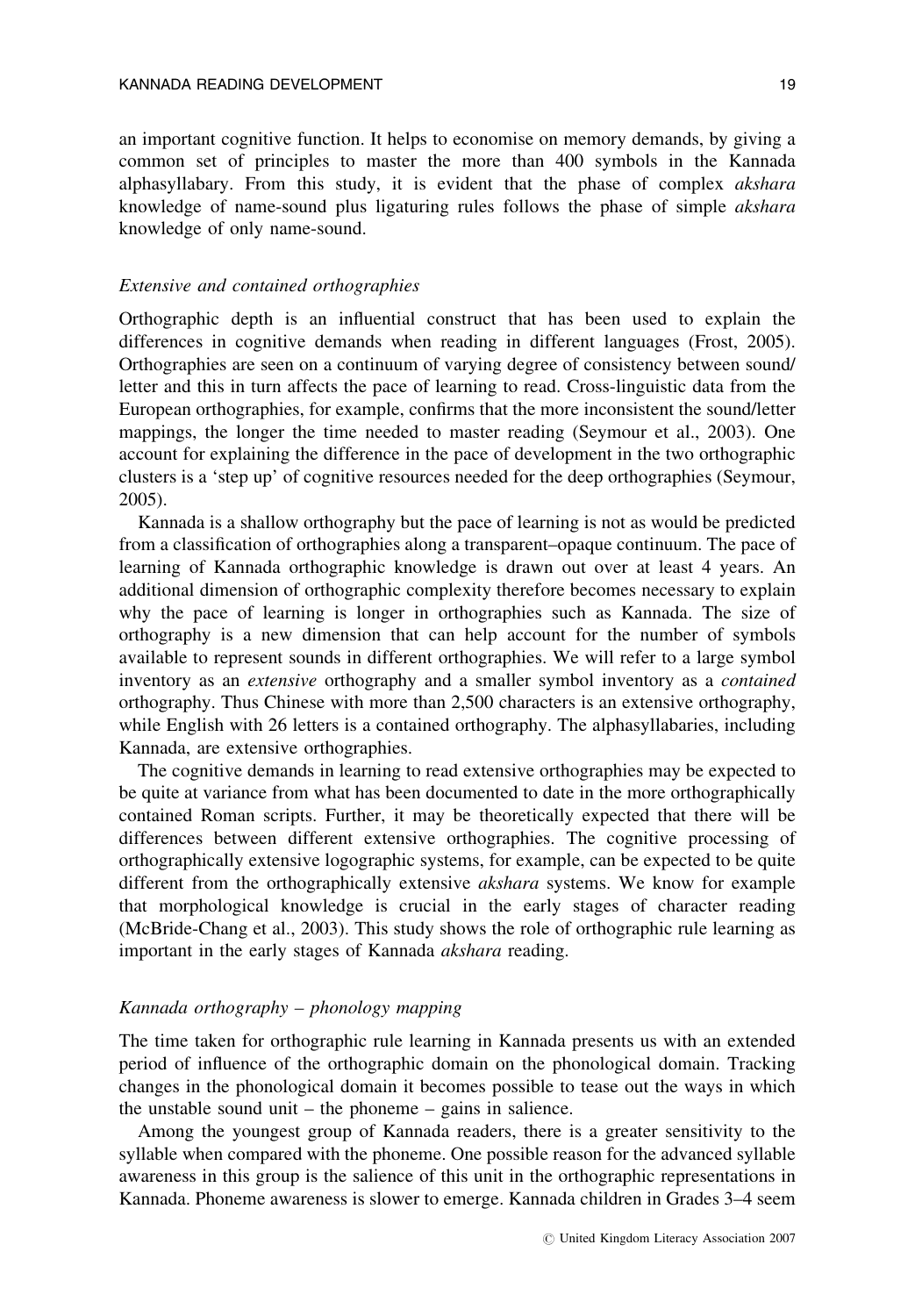to reach a level of phoneme sensitivity that is equivalent to what is reported in younger English-speaking children (in Reception year and Grade 1).

The data from the present study further suggest a reciprocal relationship between akshara knowledge acquisition and the developmental patterns of phonological sensitivity seen in Kannada children. In the phase of acquiring the consonants with inherent vowel, the learner does not have a clear visuo-spatial distinction for the consonant–vowel components. This cluster of *akshara*, in effect, is perhaps simply processed as a representation of a syllable sound. It is only when akshara knowledge about CV and consonant clusters with ligaturing rules is acquired that the symbols become more clearly definable for their constituent parts. It is plausible that, for some children, it is at this phase of akshara knowledge acquisition that the psychological reality of the phoneme becomes represented in print for the first time. As *akshara* knowledge about orthographic rules increases, sensitivity to sub-syllabic structures also increases. More specifically, the complex *akshara* with their rules of ligaturing draw attention to phonemes in print and mediate in the development of greater phonemic awareness. Further, it is plausible that the increased phonemic awareness supports greater sensitivity to the sub-syllabic units within the *akshara*. Akshara knowledge shows a greater appreciation of the phoneme markers embedded within the akshara.

# Practical implications

A persistent challenge in the evaluation of reading outcomes, particularly in resourcepoor schools, is to understand the reason for delays in attainments (Nag, 2005). To disentangle the reasons for a slow pace of mastery it becomes necessary to tease out the role of poor reading instruction from the role of the nature of the script. Normative trends gleaned from this study suggest that the rate of acquisition of mastery remains drawn out over more than 4 years. Within this broader trend, the pace of attainments in lowfunctioning schools is approximately 1 year behind effectively functioning schools. A study about types of Kannada reading instruction is needed to further tease out the links between the rate of introducing the akshara between Grades 1 and 4 and the rate of acquisition of akshara knowledge and phonemic awareness.

The approach to reading instruction is another area of interest. The most common teaching practice for akshara learning is akshara recitation and simultaneous copywriting. Such singsong recitation coupled with writing practice has been an indigenous teaching method for beginning readers for several centuries (see Dharampal, 1983 for 18th and 19th-century accounts). Further research is needed to understand what is the role of akshara recitation and simultaneous writing in promoting children's understanding of ligaturing rules and in turn, how such a strategy supports phonological sensitivity. Another associated question is about when akshara recitation and writing should be introduced. In a traditionally followed sequence, akshara learning is first completed before moving into reading (Dharampal, 1983) and some current psycholinguistic accounts of the akshara support this artificial compartmentalisation (Padakannaya & Mohanty, 2004). We propose that *akshara* practice needs to occur in parallel with reading practice, instead of being a precedent (Nag-Arulmani, 2003). Providing extensive opportunities for reading graded texts that have increasingly greater representation of words with complex aksharas (CVwL, CCV, CCCV) is a preferred method of Kannada instruction. Encountering complex *akshara* in varied contexts offers the opportunity for applying rule learning to recognise the *akshara*. The multiple contexts of *akshara*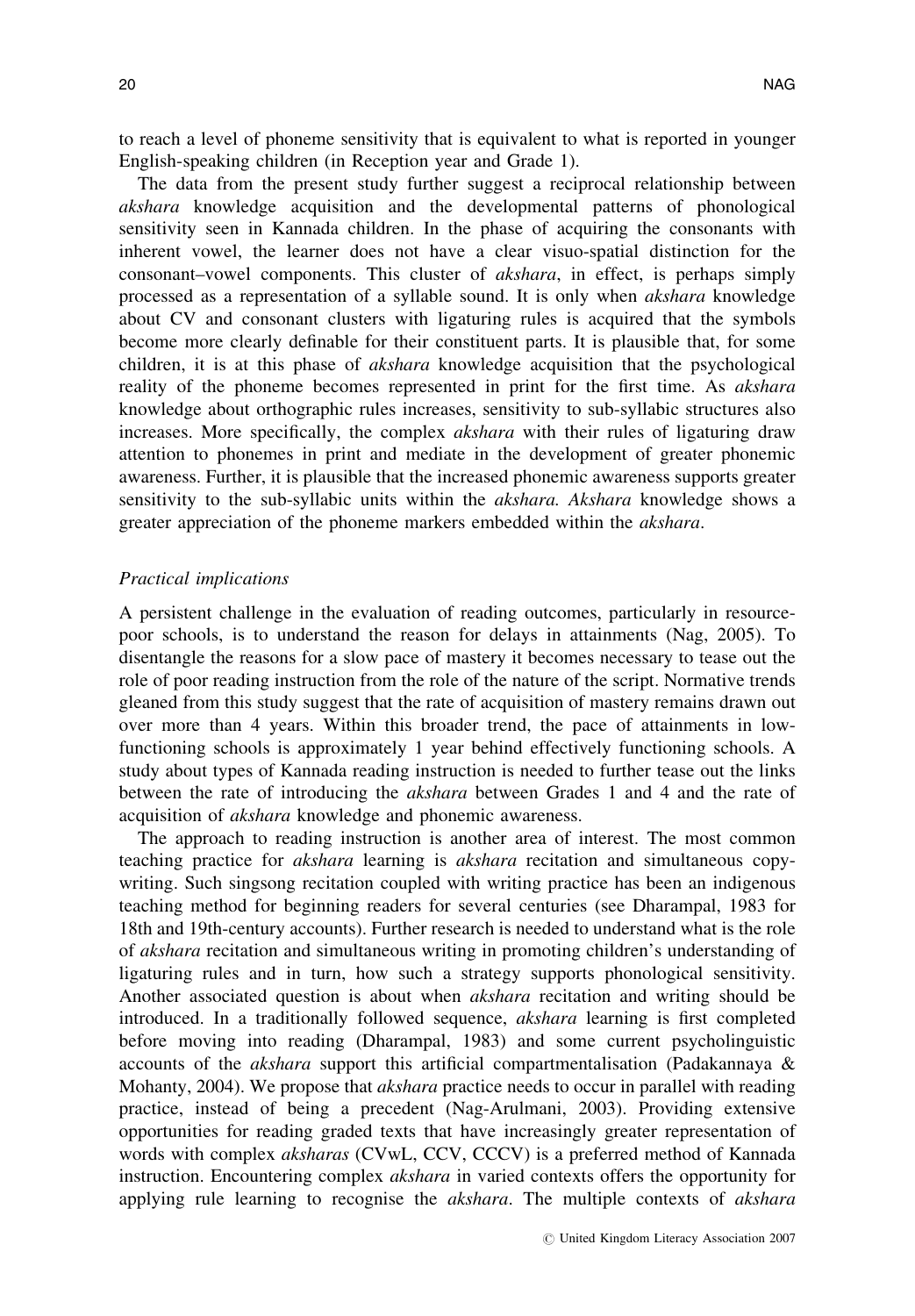decoding would in turn have implications for speed of phonological recoding when reading novel words.

A logical next step in understanding developmental issues is to identify sensitive indices for predicting delays in reading development in Kannada. Some clues of aspects of orthographic knowledge and phonological sensitivity that may emerge as sensitive indices have been presented in this study.

## Acknowledgements

This work was supported by grants from The Promise Foundation and Sir Ratan Tata Trust to the LDP, District Quality Education Programme (DQEP) which is a partnership between the National Institute for Advanced Studies and The Promise Foundation and is supported by Sarva Shiksha Abhiyan, Government of Karnataka. The author is grateful to the LDP team, field staff and the teachers and students of the participating schools for their cooperation.

## **Notes**

- 1. The ISO 15919 transliteration scheme (2001) has been used throughout.
- 2. There are a few exceptions where the *akshara* name is different from the *akshara* sound. These include the anuswara and the visarga.
- 3. In Kannada the *akshara* with inherent vowels (CwIV) are called *sarala akshara*, the *akshara* with ligature rules for vowels (CVwL) are called gunita akshara and consonant clusters (CCV, CCCV) ottakshara.

## References

Adams, M.J. (1990). Beginning to read: Thinking and learning about print. Cambridge, MA: MIT Press.

- Bowey, J.A. (2005). Predicting individual differences in learning to read. In M.J. Snowling & C. Hulme (Eds.), The science of reading: A handbook. (pp. 155–172). Oxford: Blackwell.
- Bright, W. (1996). Kannada and Telugu writing. In P. Daniels & W. Bright (Eds.), The world's writing systems. (pp. 413–419). New York: Oxford University Press.
- Burgess, S.R., Hecht, S.A. & Lonigan, C.J. (2002). Relations of home literacy environment to the development of reading-related abilities: A one-year longitudinal study. Reading Research Quarterly, 37, 408–426.
- Dharampal (1983). The beautiful tree: Indigenous Indian education in the eighteenth century (Vol. III). Goa: Other India Press.
- Duncan, L.G. & Seymour, P.H.K. (2000). Socio-economic differences in foundation-level literacy. British Journal of Psychology, 91, 145–166.
- Frost, R. (2005). Orthographic systems and skilled word recognition processes in reading. In M.J. Snowling & C. Hulme (Eds.), The science of reading: A handbook. (pp. 269–271). Oxford: Blackwell Publishing.
- Goswami, U. & Bryant, P.E. (1990). Phonological skills and learning to read. Hove: Psychology Press.
- Goulandris, N.K. (Ed.) (2003). Dyslexia in different languages: Cross-linguistic comparisons. London: Whurr.
- Hanley, R.J. (2005). Learning to read in Chinese. In M.J. Snowling & C. Hulme (Eds.), The science of reading: A handbook. (pp. 316–335). Oxford: Blackwell Publishing.
- Hulme, C., Hatcher, P.J., Nation, K., Brown, A., Adams, J. & Stuart, G. (2002). Phoneme awareness is a better predictor of early reading skill than onset-rime awareness. Journal of Experimental Child Psychology, 82, 2–28.
- ISO 15919. (2001). Information and documentation transliteration of Devanagari and related Indic scripts into Latin characters. International Standards Organisation, 2001.